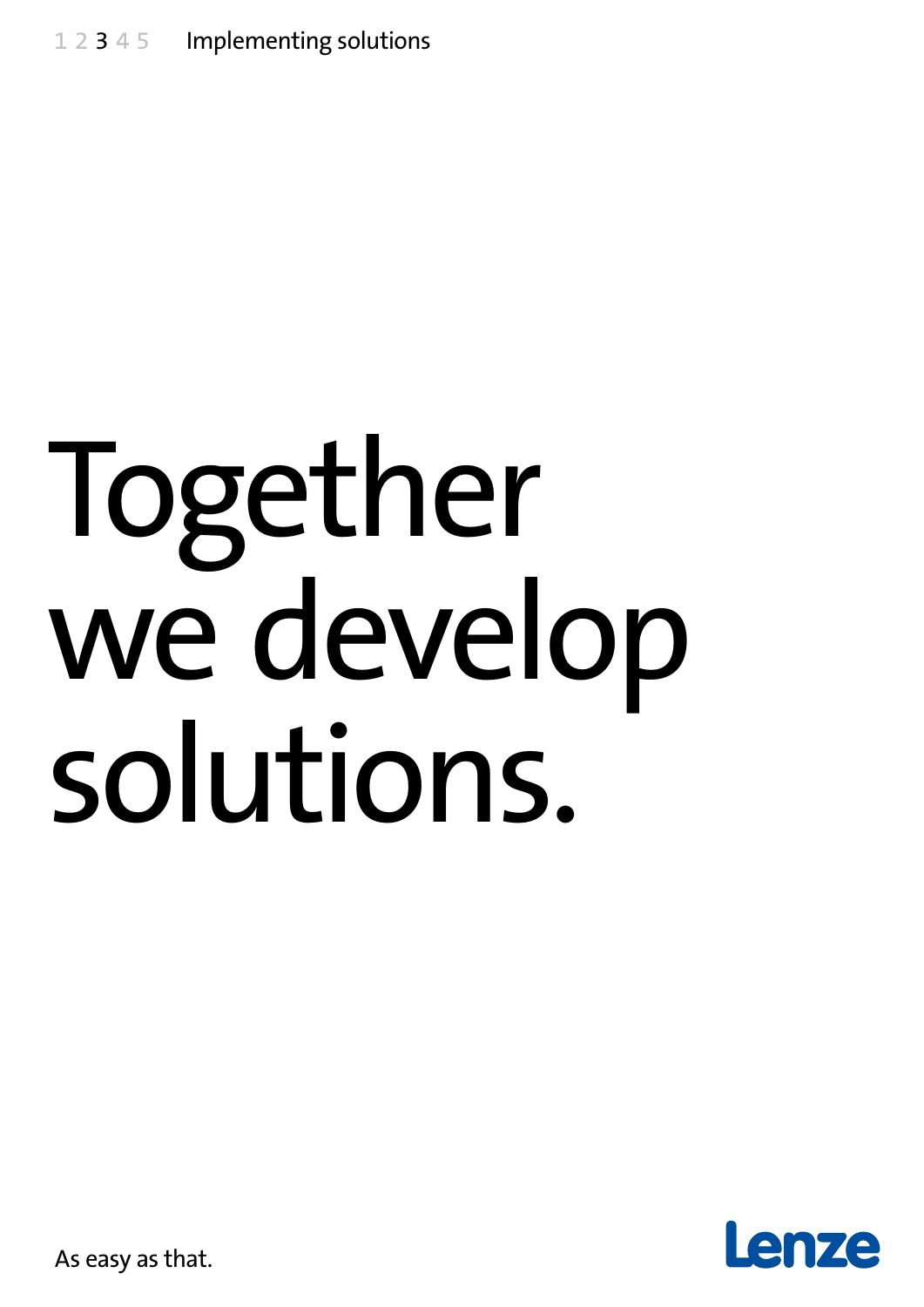#### **Developing ideas**

You want to build the best machine possible and already have some initial ideas? Then get these down on paper together with us, starting with small, yet detailed innovative steps and going all the way to completely new machines. Working together, we will develop an intelligent and sustainable concept that is perfectly aligned with your specific requirements.

### 1 2

#### **Drafting concepts**

We see welcome challenges in your machine tasks, supporting you with our comprehensive expertise and providing valuable impetus for your innovations. We take a holistic view of the individual motion and control functions here and draw up consistent, end-to-end drive and automation solutions for you - keeping everything as easy as possible and as extensive as necessary.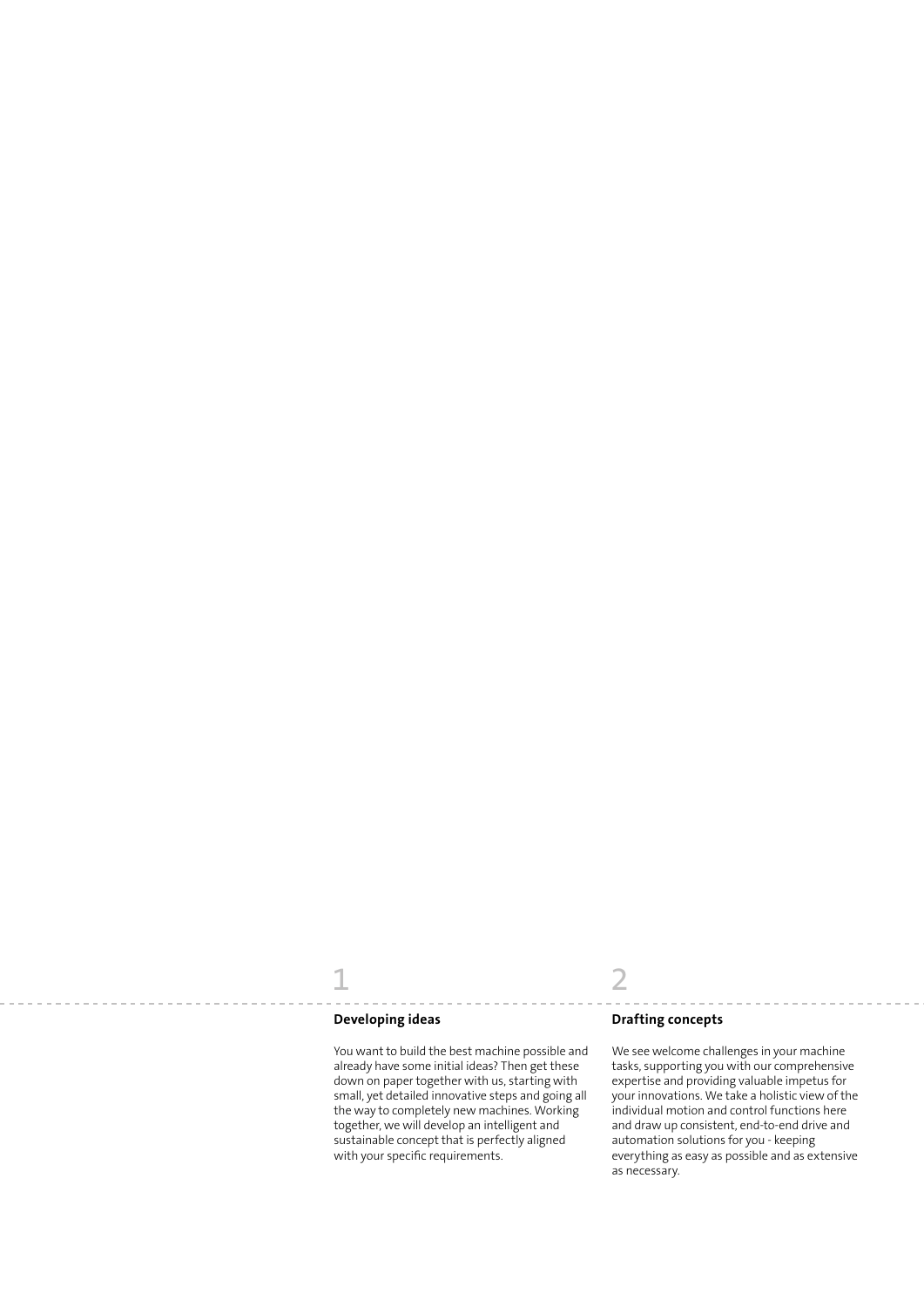# Lenze makes many things easy for you.

With our motivated and committed approach, we work together with you to create the best possible solution and set your ideas in motion - whether you are looking to optimise an existing machine or develop a new one. We always strive to make things easy and seek perfection therein. This is anchored in our thinking, in our services and in every detail of our products. It's as easy as that!

#### **Implementing solutions**

Our easy formula for satisfied customers is to establish an active partnership with fast decision-making processes and an individually tailored offer. We have been using this simple principle to meet the ever more specialised customer requirements in the field of mechanical engineering for many years.

#### **Manufacturing machines**

Functional diversity in perfect harmony: as one of the few full-range providers in the market, we can provide you with precisely those products that you actually need for any machine task – no more and no less. Our L-force product portfolio, a consistent platform for implementing drive and automation tasks, is invaluable in this regard.

#### **Ensuring productivity**

Productivity, reliability and new performance peaks on a daily basis – these are our key success factors for your machine. After delivery, we offer you cleverly devised service concepts to ensure continued safe operation. The primary focus here is on technical support, based on the excellent application expertise of our highly skilled and knowledgeable aftersales team.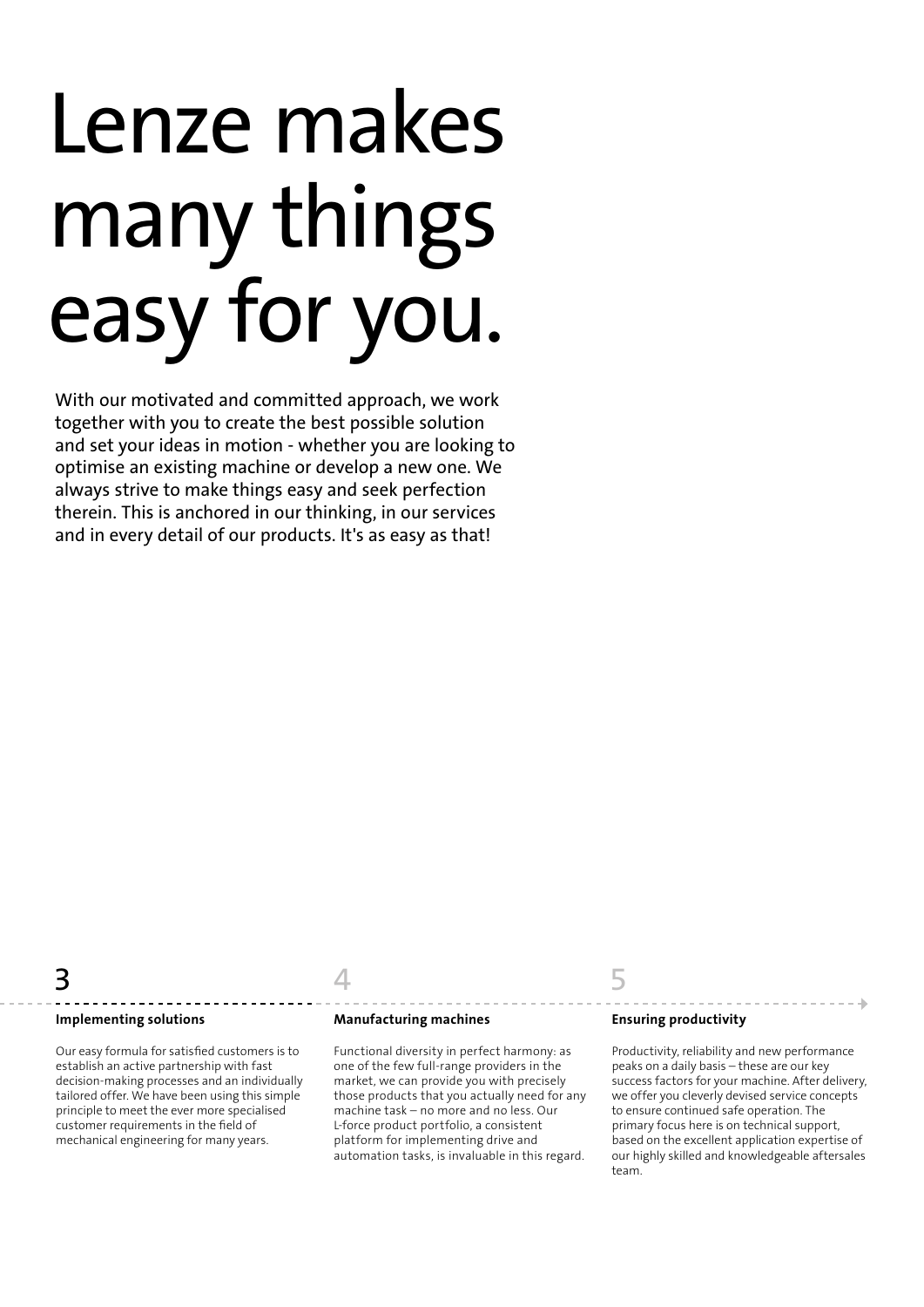# A unique range of functions for your machine tasks.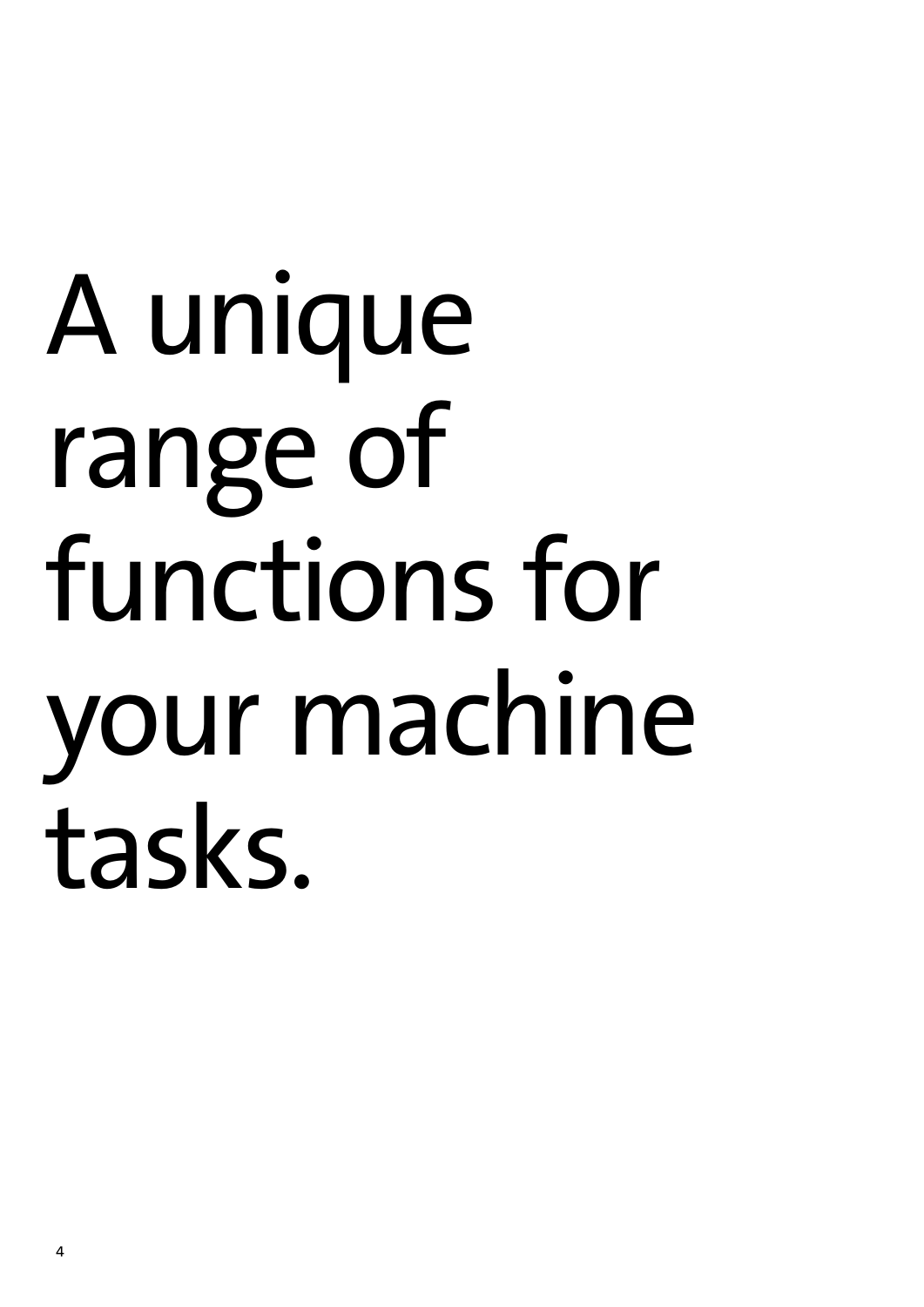Are you looking to implement modern machine or system concepts or modernise existing installations? With comprehensive, across-the-board advice and innovative software, we are on hand to support you in all of your product selection decisions, as well as all issues relating to energy efficient drive dimensioning, project planning and

commissioning. These services help ensure that you get the right drive solution and a lean process throughout your value-added chain. Over the next few pages we present some options for precisely tailored implementation of your machine tasks on the basis of 12 defined drive solutions. It's as easy as that!

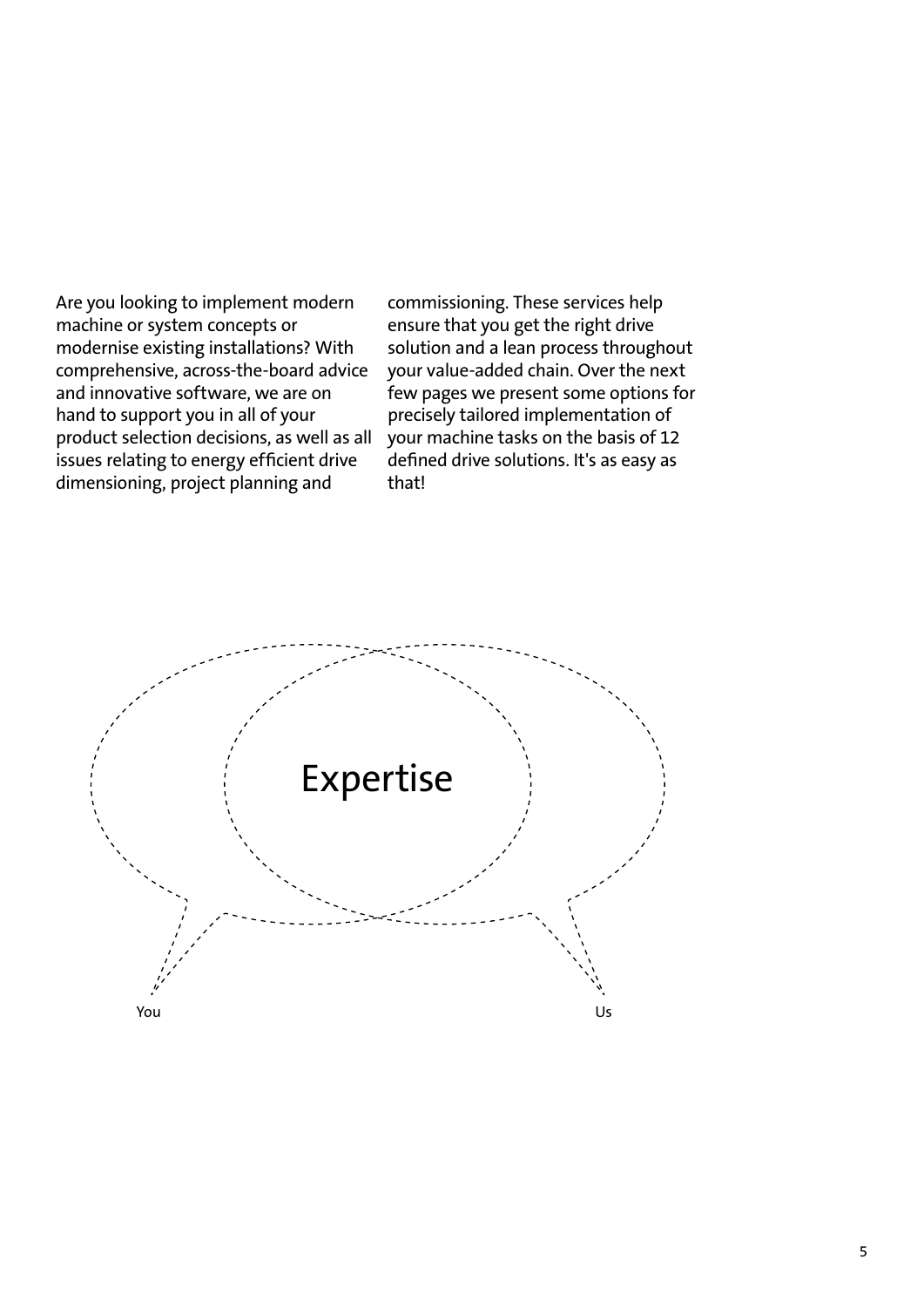### 12 drive solutions for all requirements.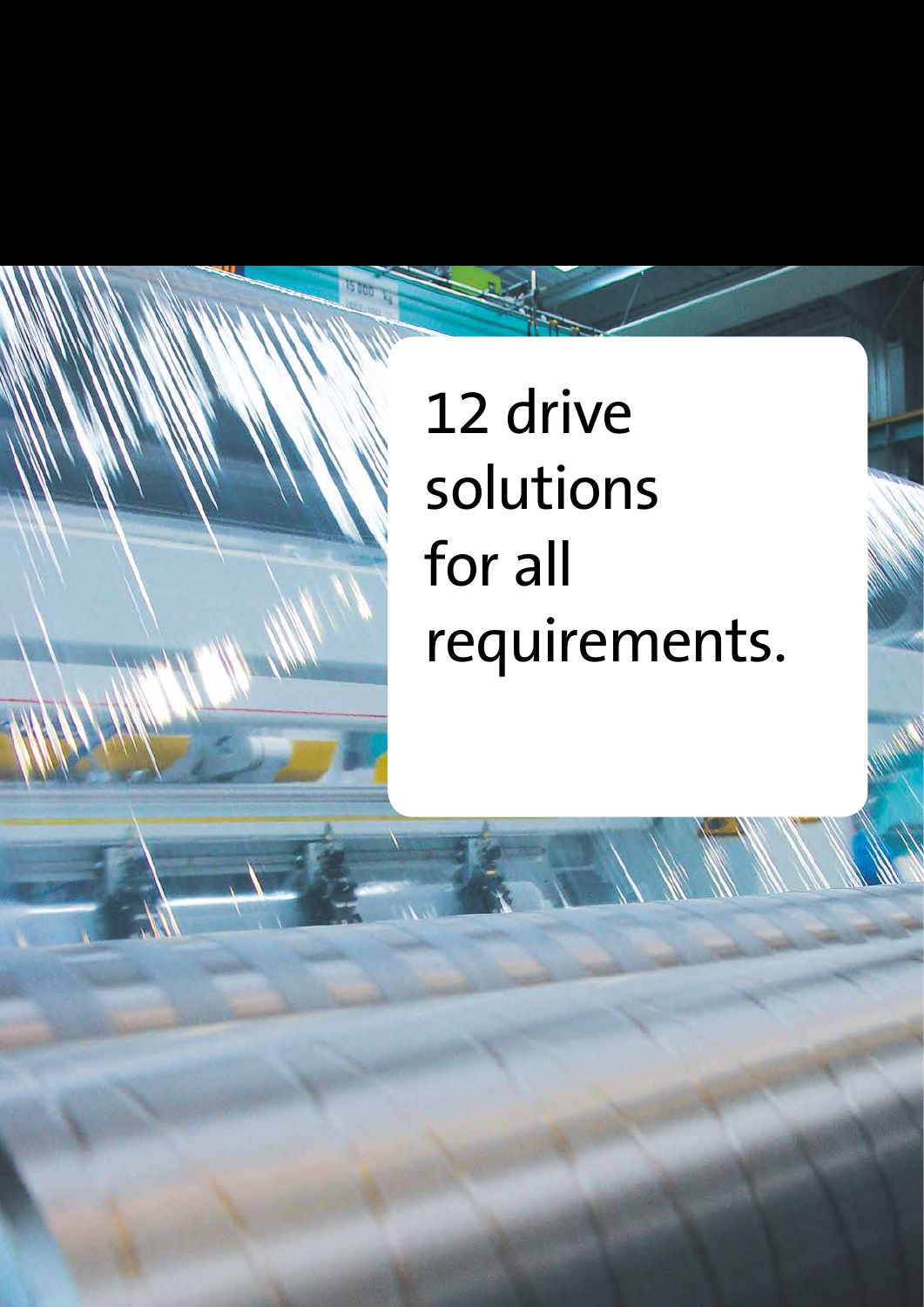With our extensive L-force product portfolio, we can offer you all the automation products and drives you require to implement your machine tasks. This leads to energy-efficient drive solutions – which we call "BlueGreen Solutions". This approach will help you find the right drive quickly, with scaling based on what is required of the drive:

**For basic tasks: Base-Line.** 

**For more comprehensive tasks: State-Line.** 

**For the most sophisticated tasks with the highest precision and greatest dynamic performance: High-Line.**

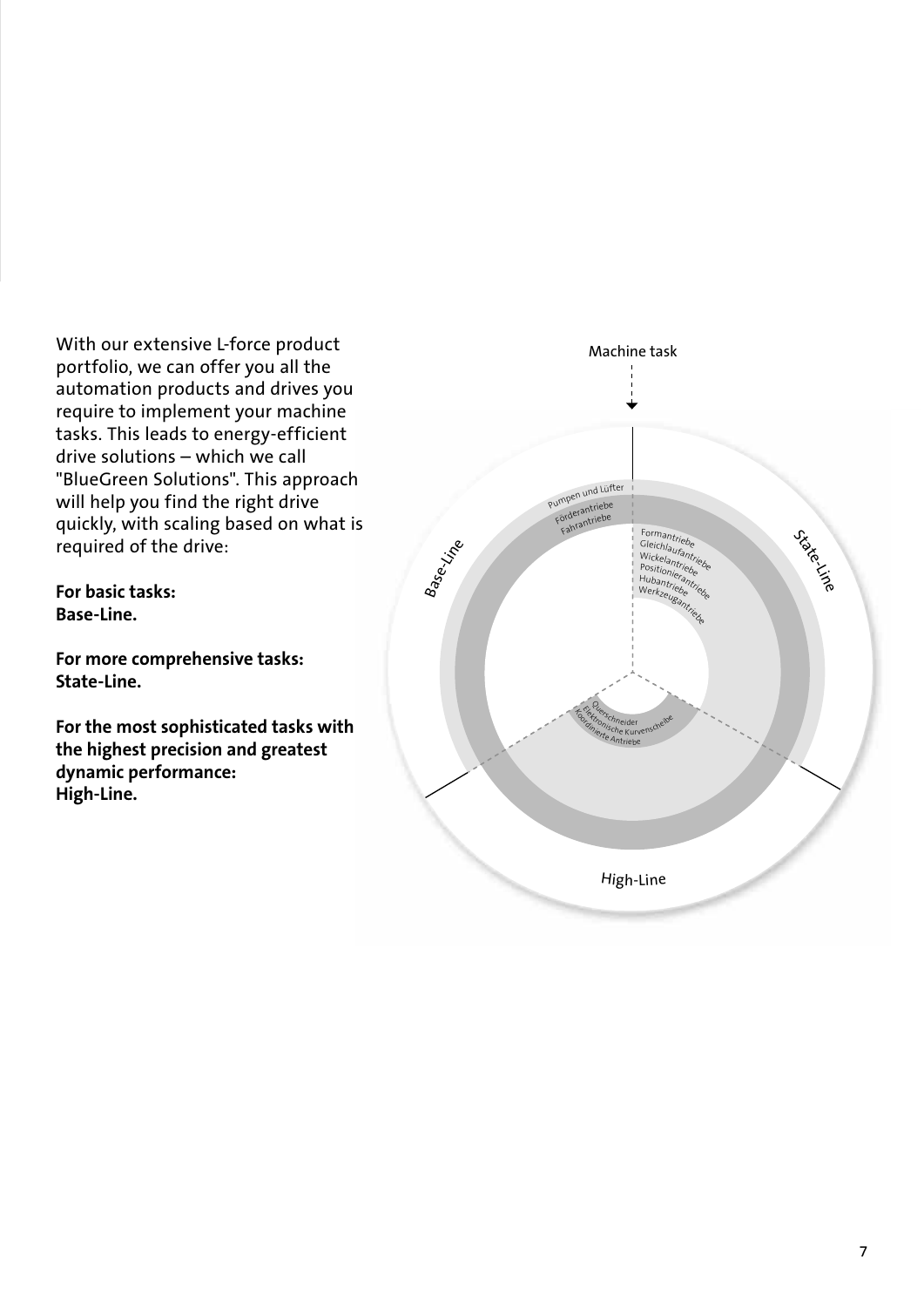# Easy solutions for all systems: conveyor drives.

If you have material that you need to transport and sort, you require reliable conveyor drives. These drives are a key component of warehouse and logistics systems and between the various processing stations of a manufacturing system. For example when conveying general products inverters adapt the speeds dynamically to the flow of goods. With bulk materials, on the other hand, constant speeds are achieved by using geared motors.

#### **Typical applications**

- Roller conveyors
- Belt conveyors
- Screw conveyors
- Ejectors
- Circular conveyors

#### **Our product recommendations for your machine tasks.**

#### **Base-Line tasks**

- **•** Standard three-phase AC motors MD, MF or MH with gearbox and brake
- Inverter Drives 8400 motec, Inverter Drives 8400 BaseLine or Inverter Drives smd

#### **State-Line tasks**

- Standard three-phase AC motors MD or MH with gearbox and brake
- Inverter Drives SMV IP65
- Inverter Drives 8400 StateLine, HighLine, motec and 8400 protec

- SDSGS, MCS or MDXKS synchronous servo motors with gearbox, with or without brake
- Servo-Inverter i700 for multi-axis applications, Servo Drives ECS for multi-axis applications or Inverter Drives 8400 TopLine or Servo Drives 9400

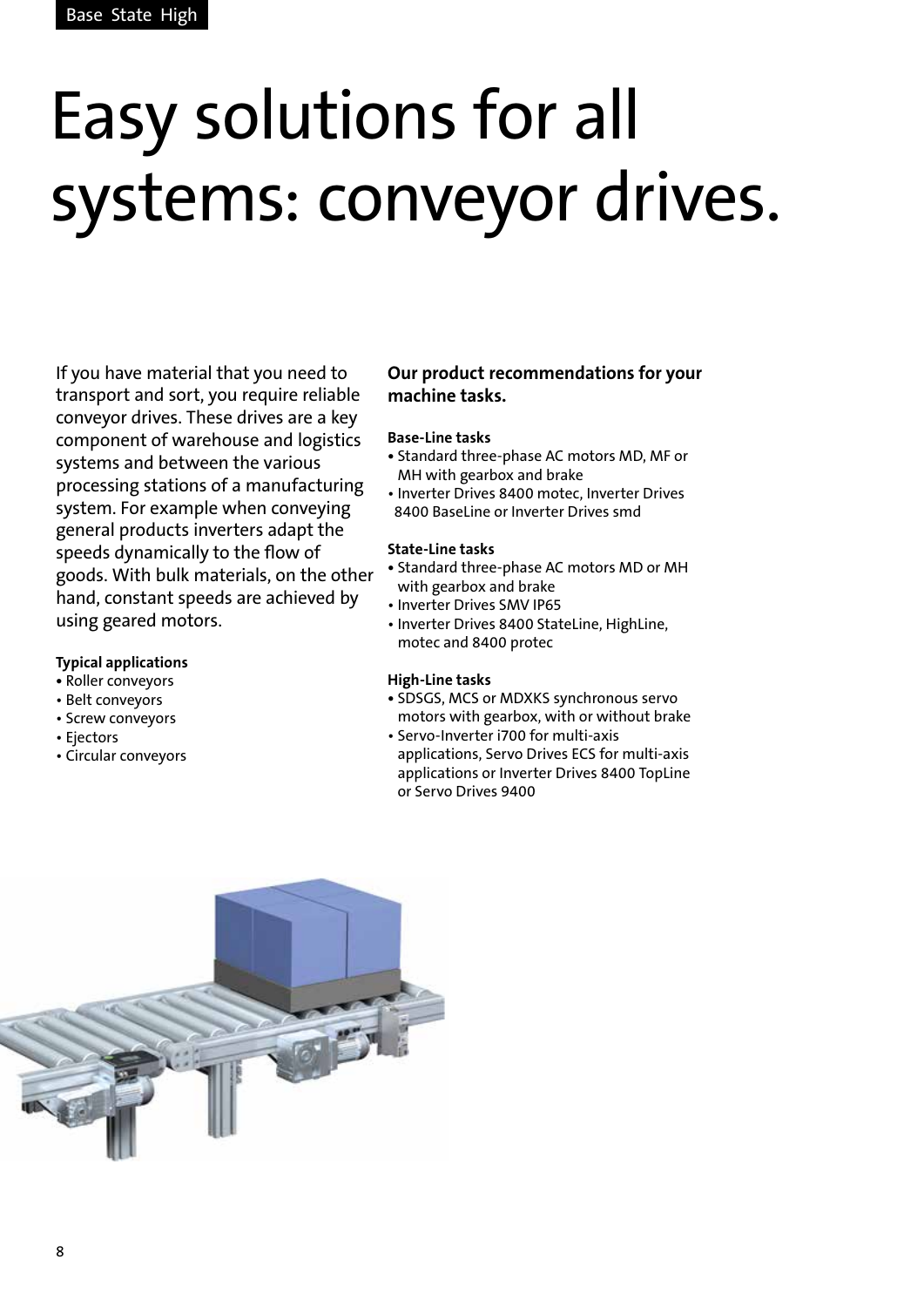# Flexibility on track: travelling drives.

With travelling drives, you are perfectly equipped for tasks such as moving payloads from one station to another. This transport often takes the form of vehicles, which travel either on a horizontal or inclined level.

#### **Typical applications**

- Rail vehicles or trolleys
- Overhead and gantry cranes
- Monorail overhead conveyors
- Storage and retrieval units
- Automated guided vehicle systems

#### **Our product recommendations for your machine tasks.**

#### **Base-Line tasks**

- Standard three-phase AC motors MD, MF or MH with gearbox and brake
- Inverter Drives smd
- Inverter Drives 8400 motec or Inverter Drives 8400 BaseLine

#### **State-Line tasks**

- Standard three-phase AC motors MD or MH with gearbox and brake
- GKK range of gearboxes with integrated disconnect clutch
- Inverter Drives 8400 StateLine or HighLine (optional with safety engineering)
- Inverter Drives SMV IP65,
- Inverter Drives 8400 motec and 8400 protec

- SDSGA, MCA or MQA asynchronous geared servo motors with gearbox and brake
- Inverter Drives 8400 protec EMS specifically for electric monorail systems
- Servo Drives 9400 with integrated positioning control and optional safety functionality

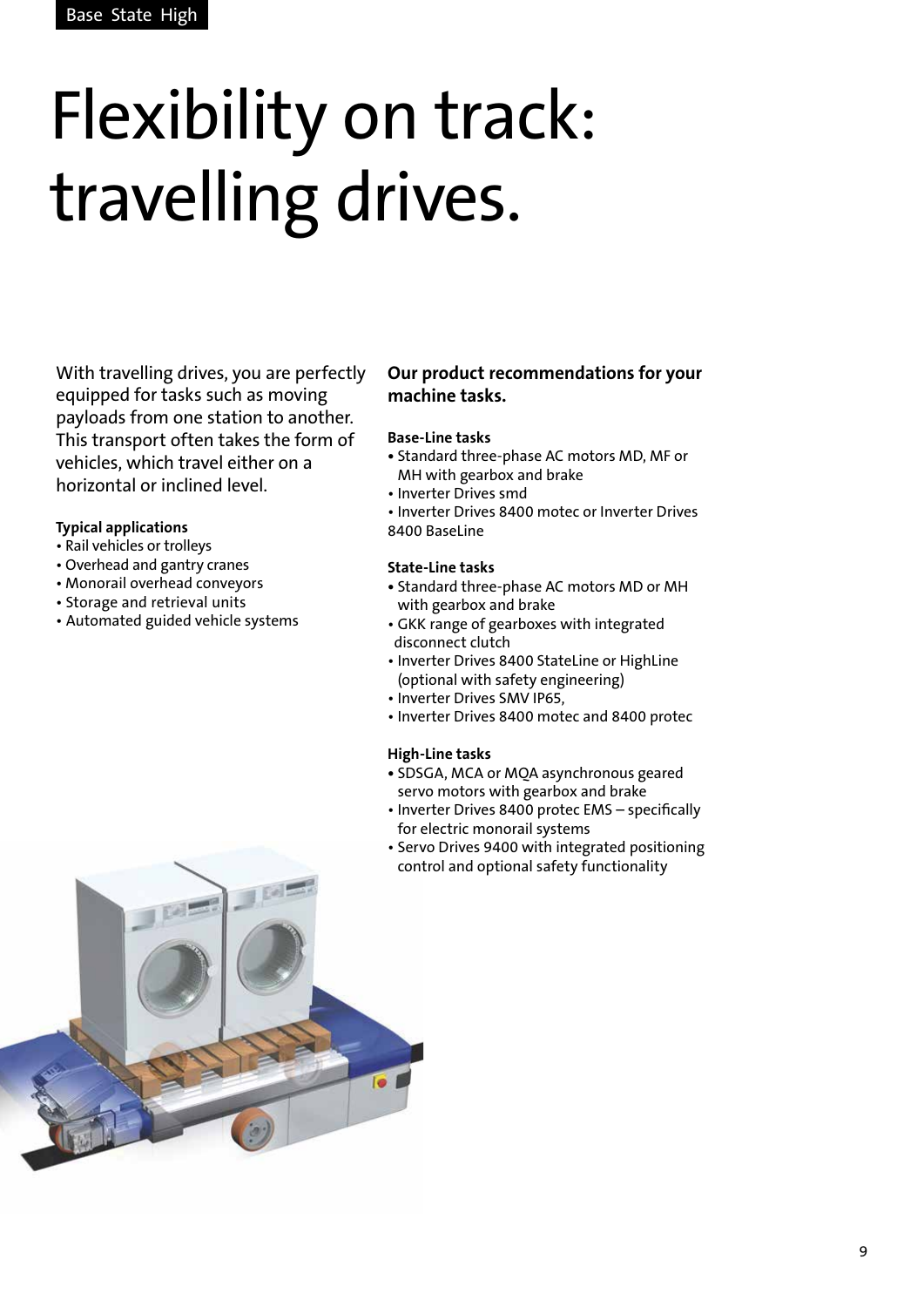# Fresh air as a driving force: pumps and fans.

Pumps and fans ensure efficient performance in any applications that involve transport and/or compression of liquid and gaseous substances. There are two basic operating principles here. Pistons and gear pumps or axial-flow fans work according to the principle of displacement, while centrifugal pumps and radial-flow fans operate with centrifugal force.

#### **Typical applications**

- Water supply
- Compressed air generation
- Fans for industrial machining processes
- Sewage and waste water treatment
- technology • Refrigerating machines
- Vacuum pumps

#### **Our product recommendations for your machine tasks.**

#### **Base-Line tasks**

- MD or MH standard three-phase AC motors
- Inverter Drives 8400 motec, Inverter Drives 8400 BaseLine or Inverter Drives smd

#### **State-Line tasks**

- MD or MH standard three-phase AC motors
- Inverter Drives 8400 StateLine or Inverter Drives SMV IP 31
- Inverter Drives SMV IP65 or 8400 protec

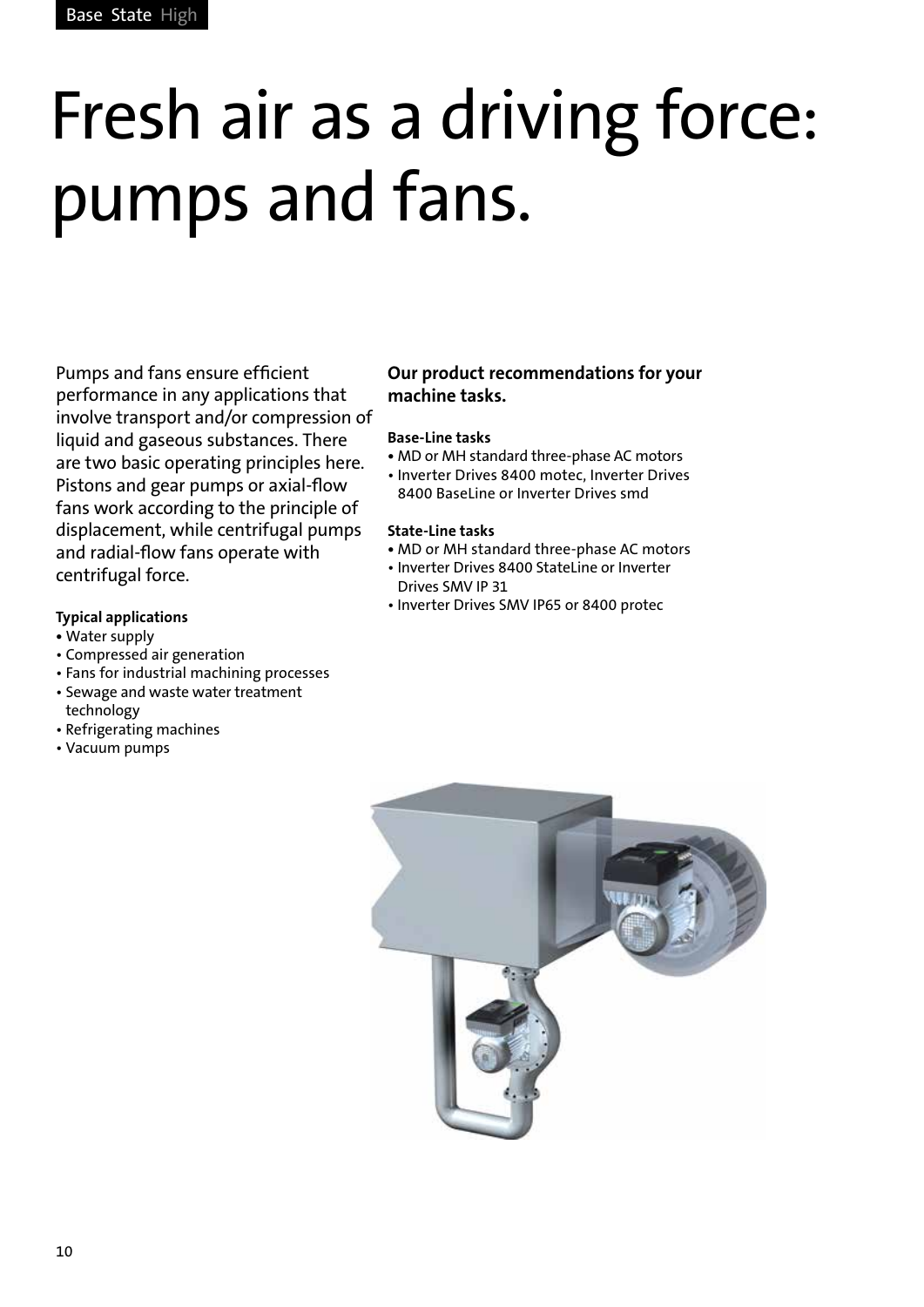# Form follows function – and vice versa: forming drives.

Shaper drives are used wherever workpieces are created or brought into their final shape from raw materials. Benefit from our scalable products for the wide range of different forming processes. These products operate either continuously or cyclically, depending on the respective requirements in each case.

#### **Typical applications**

- Extruders
- Presses
- Shakers
- Deep-drawing machines
- Chamfering of metal workpieces

#### **Our product recommendations for your machine tasks.**

#### **State-Line tasks**

- all synchronous and asynchronous motors, possibly combined with gearboxes
- Inverter Drives 8400 TopLine or Servo Drives 9400

- all synchronous and asynchronous motors with high-resolution resolver, possibly combined with gearboxes or as direct drives
- Servo-Inverter i700 for multi-axis applications, Servo Drives ECS or Servo Drives 9400 in a multi-axis system with central mains supply

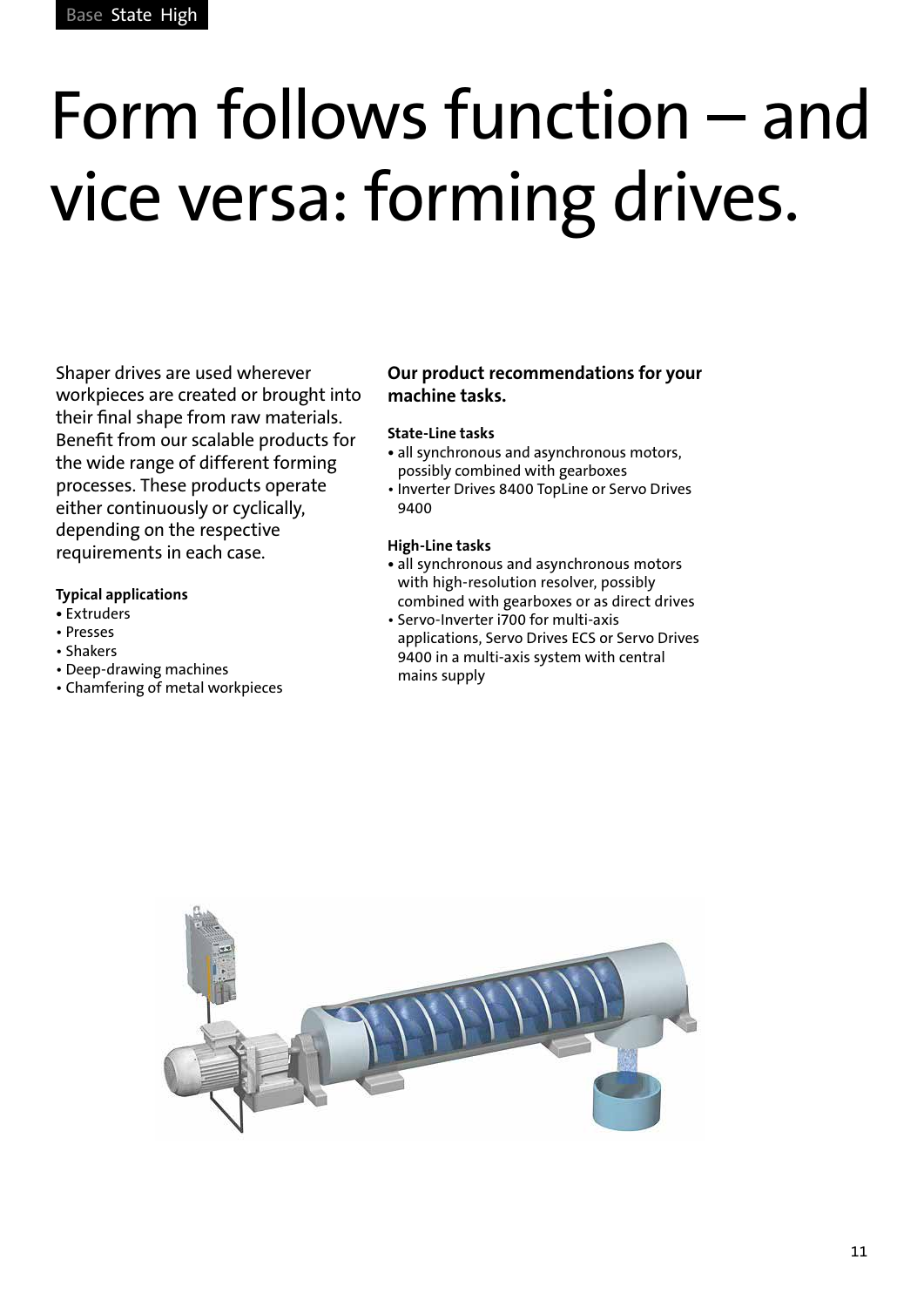## Create flow processes with ease: synchronised drives.

Synchronous drives are the most common choice for processing continuous materials. They are perfect for manufacturing, transporting, processing or finishing materials such as paper, film, textile yarn and webs, sheet metal or wires.

#### **Typical applications**

- Rolling, extruding, stretching or coating systems
- Transporting and positioning continuous material
- Calenders
- Printing units with single drives

#### **Our product recommendations for your machine tasks.**

#### **State-Line tasks**

- standard three-phase AC motors MD, MF or MH with resolver, possibly combined with gearboxes
- Inverter Drives 8400 HighLine
- Inverter Drives SMV
- Inverter Drives 8400 motec or 8400 protec

- standard three-phase AC motors MD, MF or MH with high-resolution resolver
- Inverter Drives 8400 TopLine or Servo Drives 9400 with integrated drive function for "electronic gearbox"

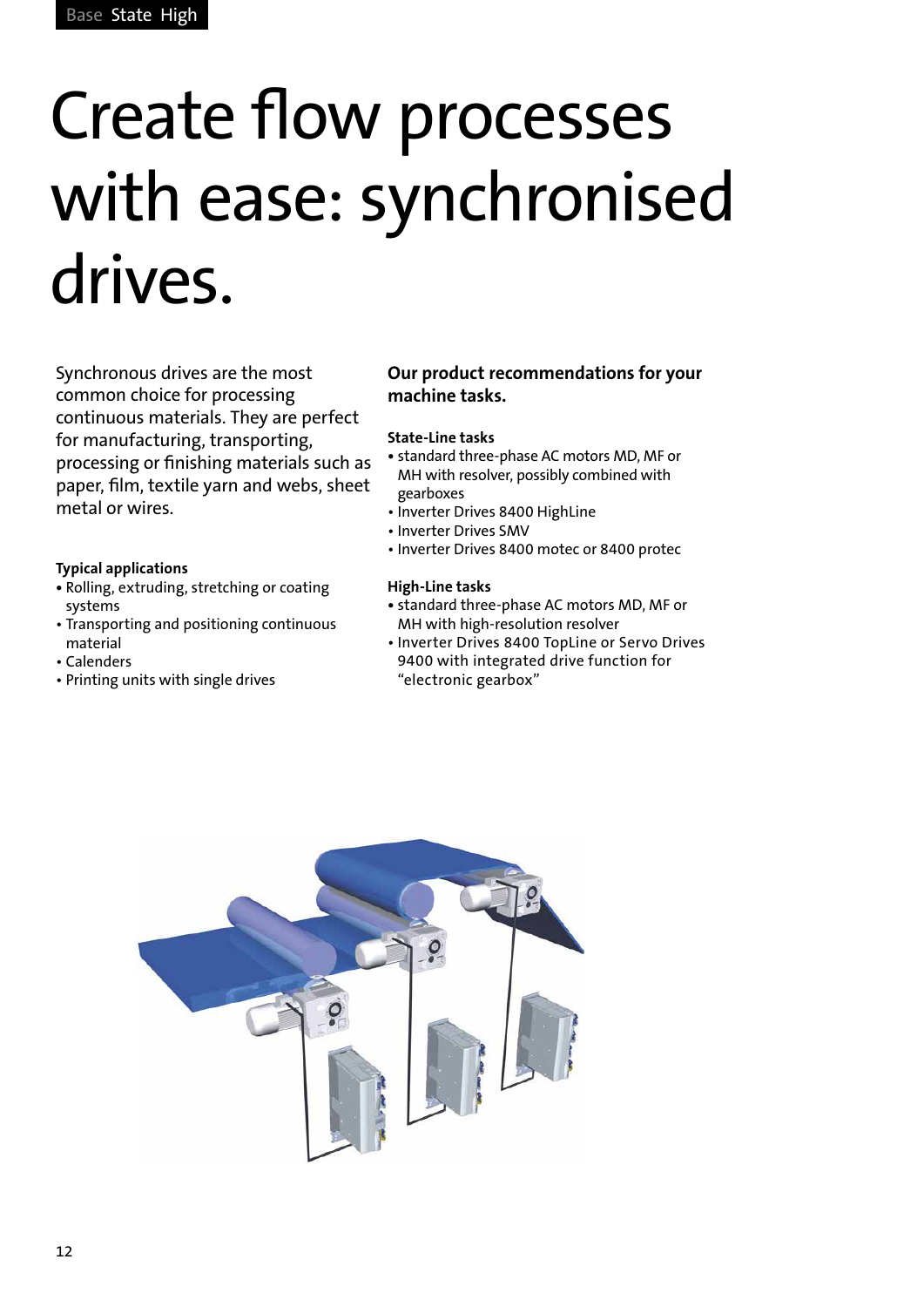# Perfect tension in your machine processes: winding drives.

If you have to process continuous material, you will know that winding and unwinding the material is of key importance in securing a smooth and reliable process. Winding drives are the perfect solution for unwinding material stored on reels for a specific process and then winding it back up again once this process is complete – the synchronised drives are positioned between these two stations.

#### **Typical tasks**

- Winding devices for textiles, films, paper and sheet metal
- Printing machines
- Packaging machines
- Continuous processing and finishing operations

#### **Our product recommendations for your machine tasks.**

#### **State-Line tasks**

- standard three-phase AC motors MD, MF or MH with resolver, possibly combined with gearboxes
- Inverter Drives 8400 HighLine

- standard three-phase AC motors MD, MF or MH with high-resolution resolver
- SDSGA, MCA or MQA asynchronous motors with high-resolution resolver, possibly combined with gearboxes or as direct drives
- Inverter Drives 8400 TopLine or Servo Drives 9400

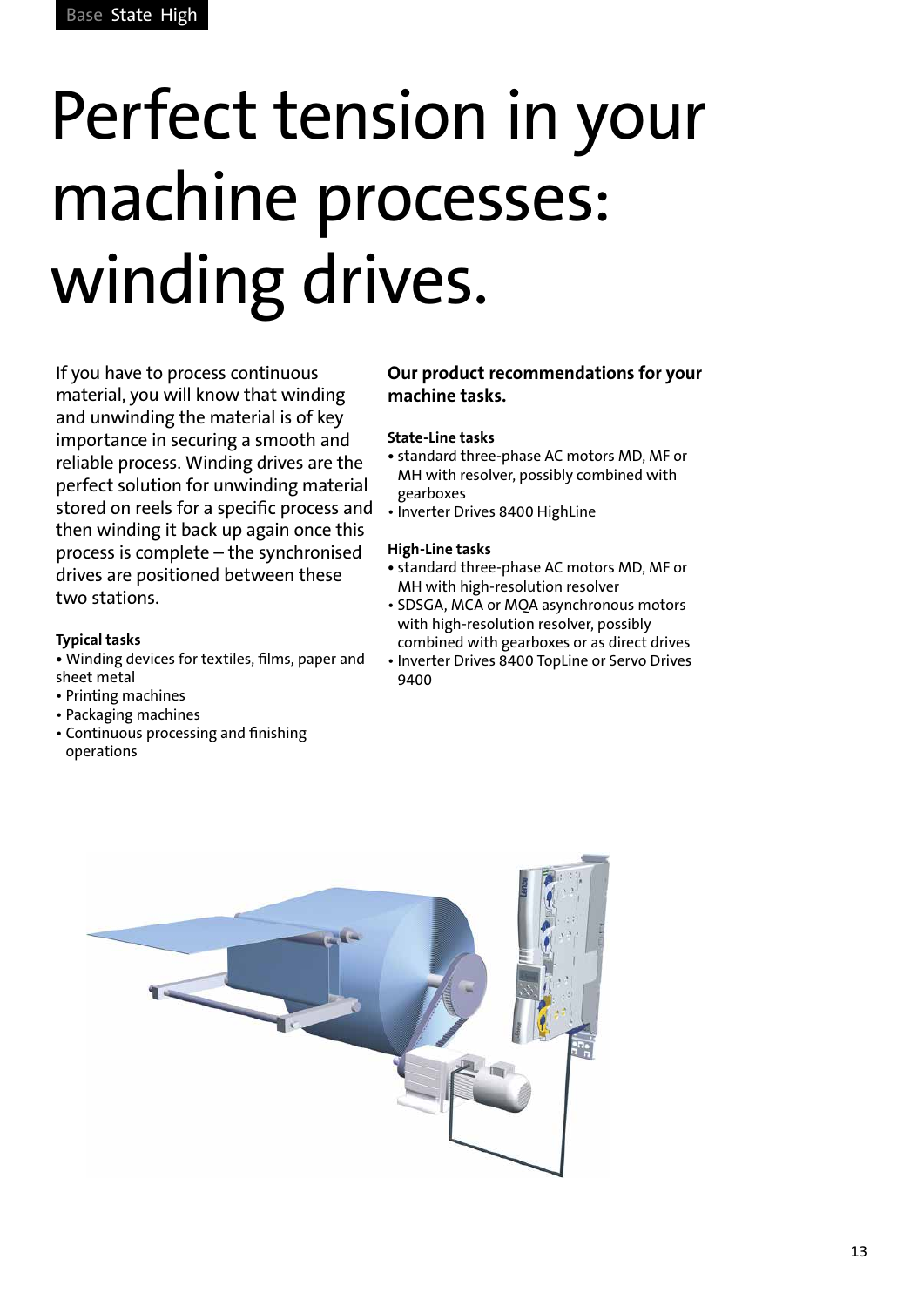# Aiming for precision: positioning drives.

Do you need to move goods, workpieces **Our product recommendations for your**  or tools to precisely defined target positions? Positioning drives are ideally suited to this, operating either on a rotary or linear basis to move products towards their target position and guide moveable machine parts to a defined target location based on your requirements.

#### **Typical applications**

- Automatic assembly machines
- Rotary indexing tables
- Adjusting limit stops in production machines
- Travelling and hoist drives, e.g. in storage and retrieval units
- Tool changers

### **machine tasks.**

#### **State-Line tasks**

- Standard three-phase AC motors MD, MF or MH with gearbox in the motor
- Inverter Drives 8400 HighLine with integrated positioning control
- Inverter Drives 8400 protec with integrated positioning control

- **•** all synchronous and asynchronous motors with or without brake
- Servo-Inverter i700 for multi-axis applications, Servo Drives ECS or Servo Drives 9400 with integrated positioning control

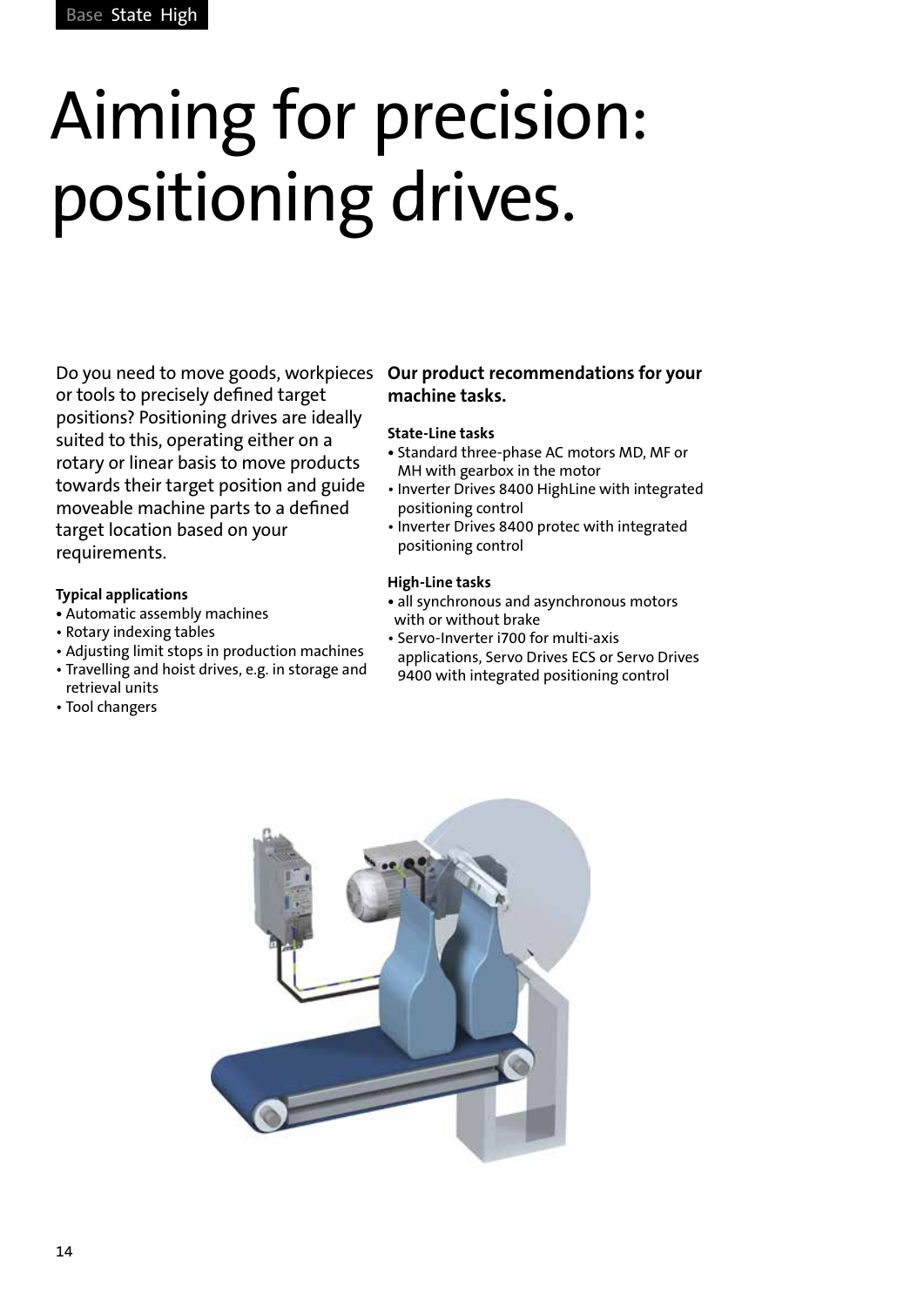### For high targets: hoist drives.

Hoist drives are used whenever loads need to be raised and lowered. They securely maintain the specified positions, which are controlled using a limit switch or via sensors.

#### **Typical tasks**

- Goods elevators
- Crane systems and winches
- Hoists in storage and retrieval units
- Hoisting stations and scissor lift tables

#### **Our product recommendations for your machine tasks.**

#### **State-Line tasks**

- Standard asynchronous motors MD or MH with gearbox and brake
- Inverter Drives 8400 motec or 8400 protec
- Inverter Drives 8400 HighLine with integrated brake logic and optional safety engineering

- **•** SDSGA, MCA or MQA asynchronous geared servo motors with brake
- Inverter Drives 8400 TopLine or Servo Drives 9400 with integrated positioning control

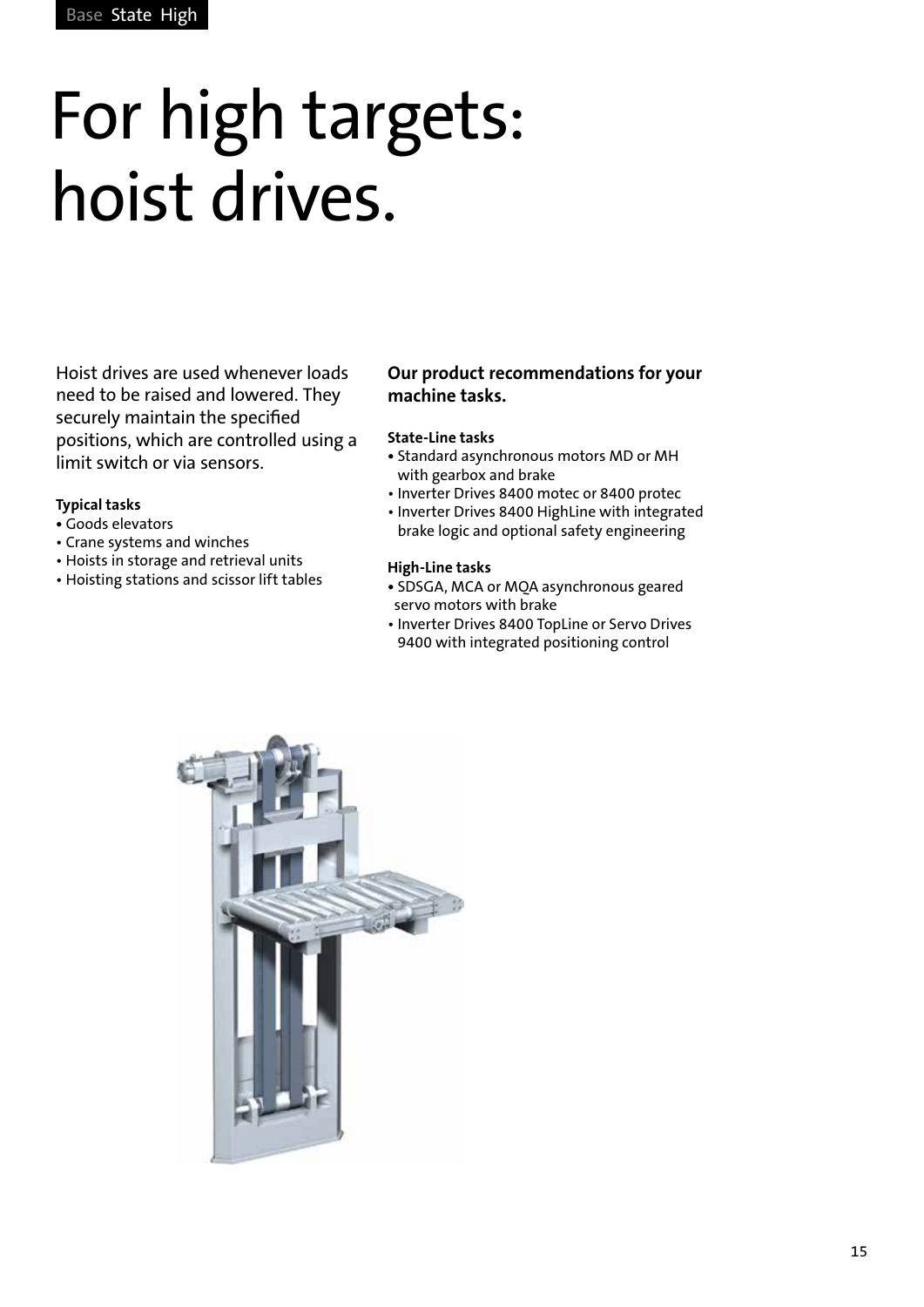# Ideally equipped for efficient processes: tool drives.

A tool drive determines the speed of a tool and thereby provides the necessary machining power. Whether your processes require material cutting or material machining operations, our extremely reliable drives will provide you with the results you are looking for.

#### **Typical applications**

- Machining centres
- Milling, drilling, turning and sawing machines
- Polishing and grinding machines

#### **Our product recommendations for your machine tasks.**

#### **State-Line tasks**

- **•** Standard three-phase AC motors MD, MF or MH without resolver as direct drives or combined with gearboxes
- Inverter Drives 8400 StateLine or HighLine
- Inverter Drives SMV IP65, Inverter Drives 8400 motec or 8400 protec

- **•** Three-phase asynchronous motors MD, MF or MH or asynchronous servo geared motors with resolver
- Inverter Drives 8400 TopLine with phaseangle encoder
- Servo Drives 9400

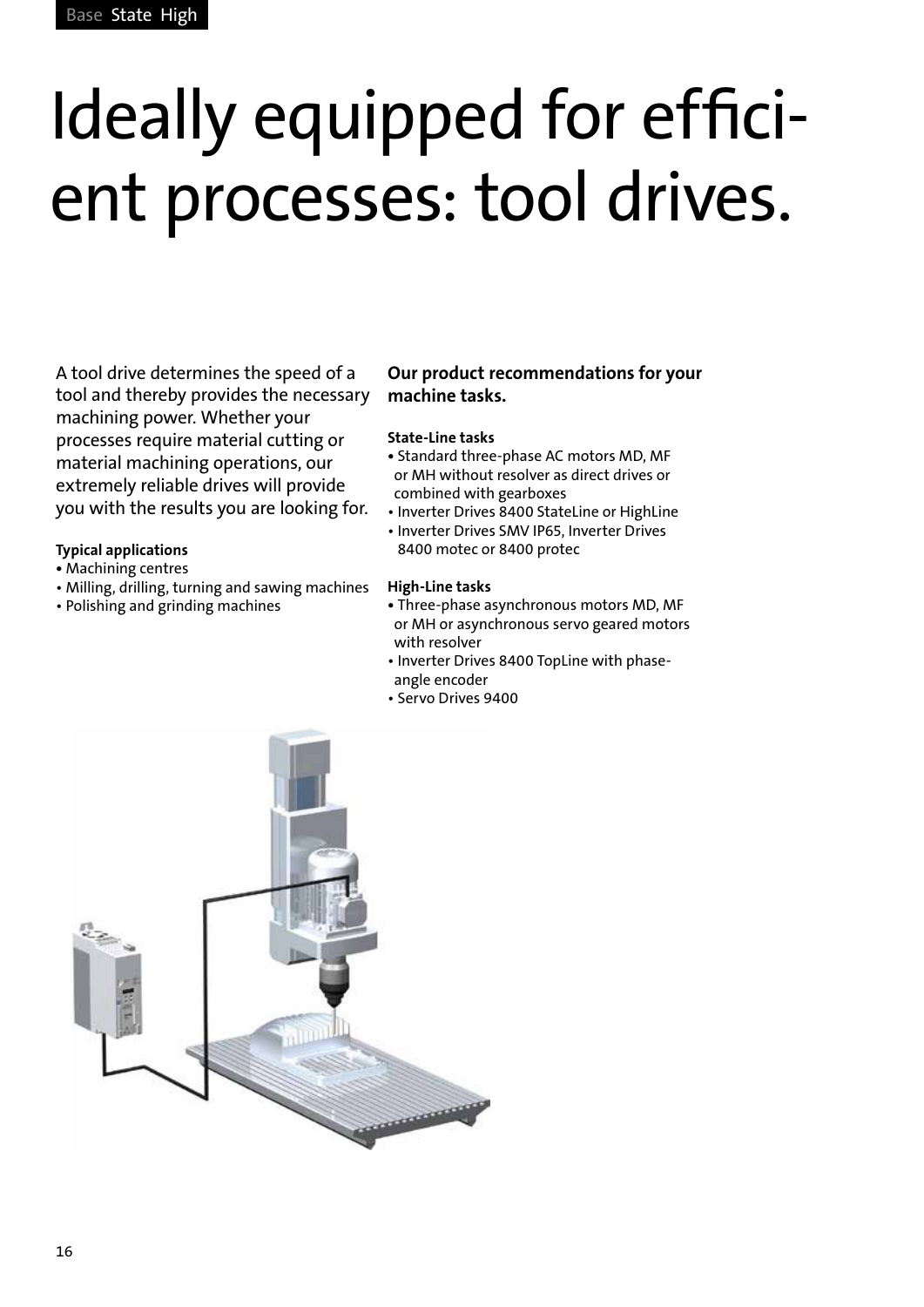### All axes in motion together: coordinated drives.

Coordinated drives, such as handling systems, offer you a great deal of flexibility. They are used to move goods, workpieces or tools on defined tracks or freely within a space. These drives are capable of implementing complex motion sequences.

#### **Typical applications**

- Six-axis articulated robots
- SCARA robots
- Gantry systems and linear X-Y-Z-axis systems
- Parallel kinematics, e.g. hexapods
- Automatic assembly machines

#### **Our product recommendations for your machine tasks.**

- Synchronous and asynchronous motors from the MCS, MDXKS and MCA series with highresolution resolver as an angle encoder and brake, possible combined with low backlash planetary gearboxes from the GPA series
- Servo-Inverter i700 for multi-axis applications, Servo Drives ECS and Servo Drives 9400 as multi-axis system with central mains supply
- Inverter Drives 8400 motec or 8400 protec

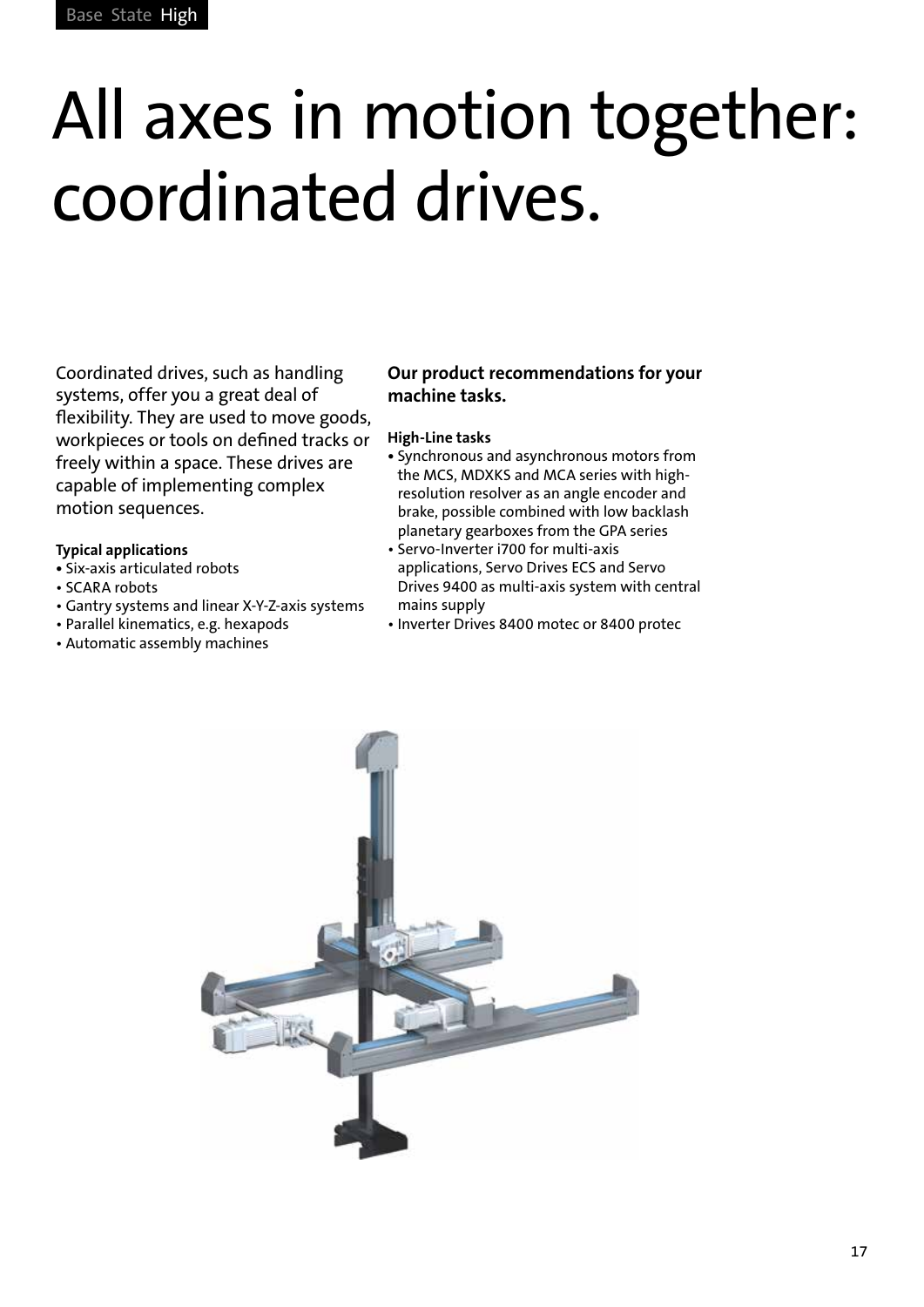# Fully dynamic motion: electronic cams.

Increased productivity and greater dynamic performance for all non-linear movements can be achieved using an electronic cam. It converts linear position information into cam-shaped motion profiles via a path-controlled profile generator. This allows you to implement smooth, low-impact motions which are gentle both on workpieces and the equipment used to process them.

#### **Typical applications**

- Packaging machines
- Bag form, fill, and seal machines
- Automatic assembly machines
- Bookbinding machines
- Wood working machines
- Textile machines

#### **Our product recommendations for your machine tasks.**

- standard three-phase AC motors MD, MF or MH with high-resolution resolver
- all synchronous and asynchronous motors with high-resolution resolver, possibly combined with gearboxes or as direct drives
- Inverter Drives 8400 TopLine
- Servo Drives 9400 in a multi-axis system with central mains supply

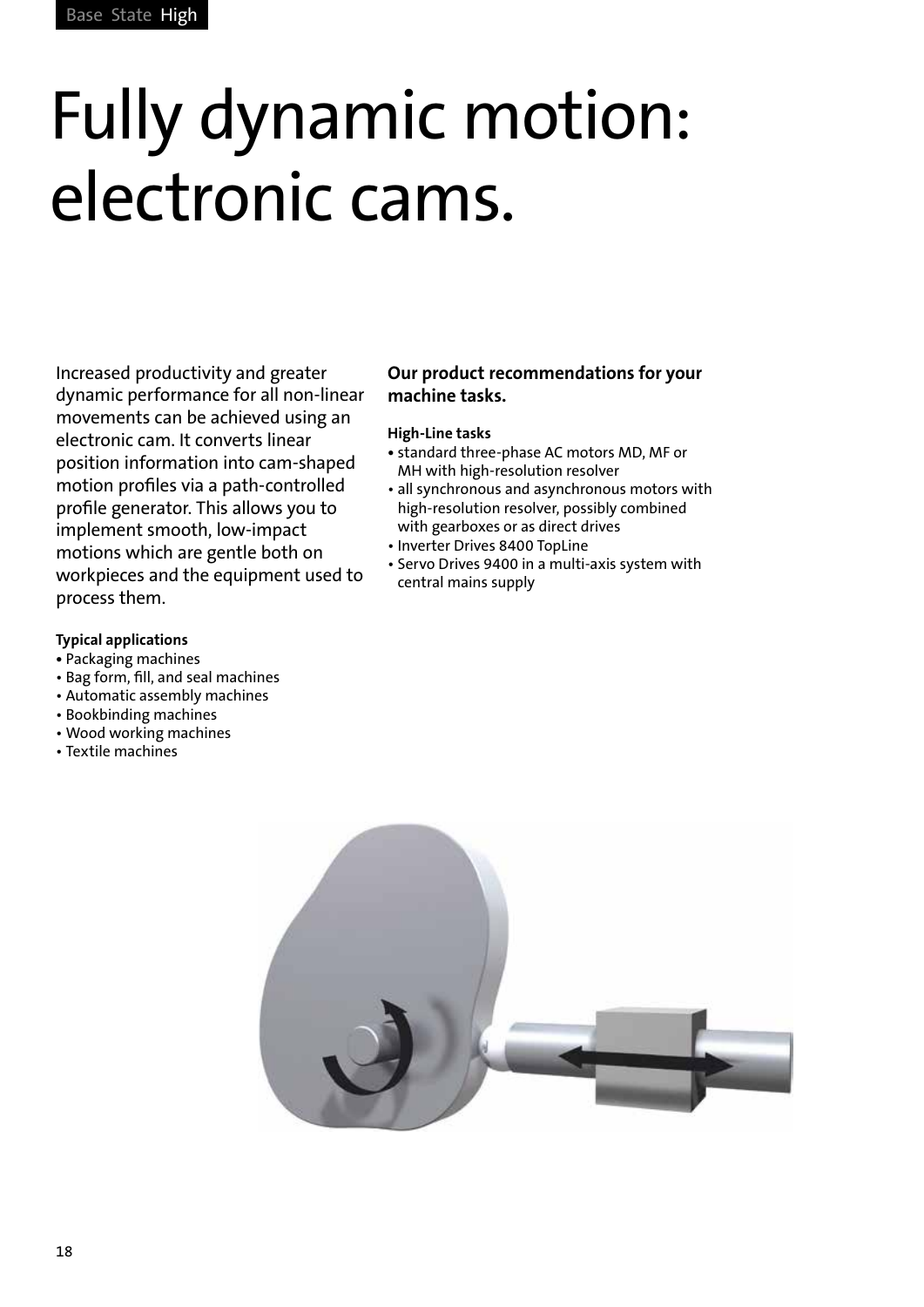# Rhythm in motion: cross cutters and flying saws.

You can achieve the right cycle speed for continuous machining processes with our cross cutters or flying saw. All continuous materials you are looking to cut or process cyclically while in motion are fed optimally to the subsequent manufacturing processes using the cross cutter.

#### **Typical applications**

- Cutting
- Sawing
- Punching
- Welding
- Embossing
- Perforating paper, metal and foil webs, as well as wood or plastics

#### **Our product recommendations for your machine tasks.**

- standard three-phase AC motors MD, MF or MH with high-resolution resolver
- all synchronous and asynchronous motors with high-resolution resolver, possibly combined with gearboxes or as direct drives
- Inverter Drives 8400 TopLine or Servo Drives 9400

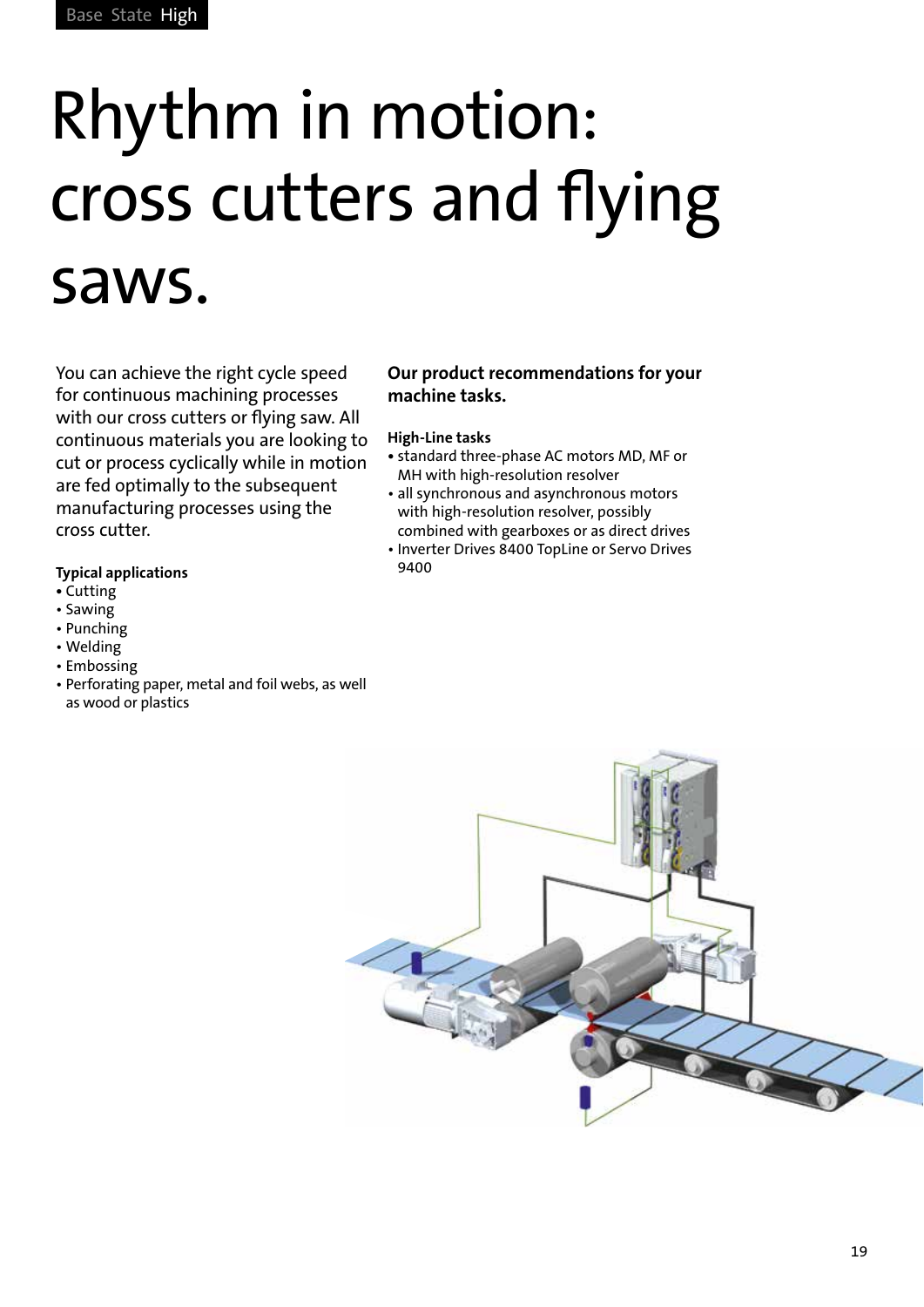### Engineering tools: no questions left unanswered.

té. 29.019 17 353  $0000$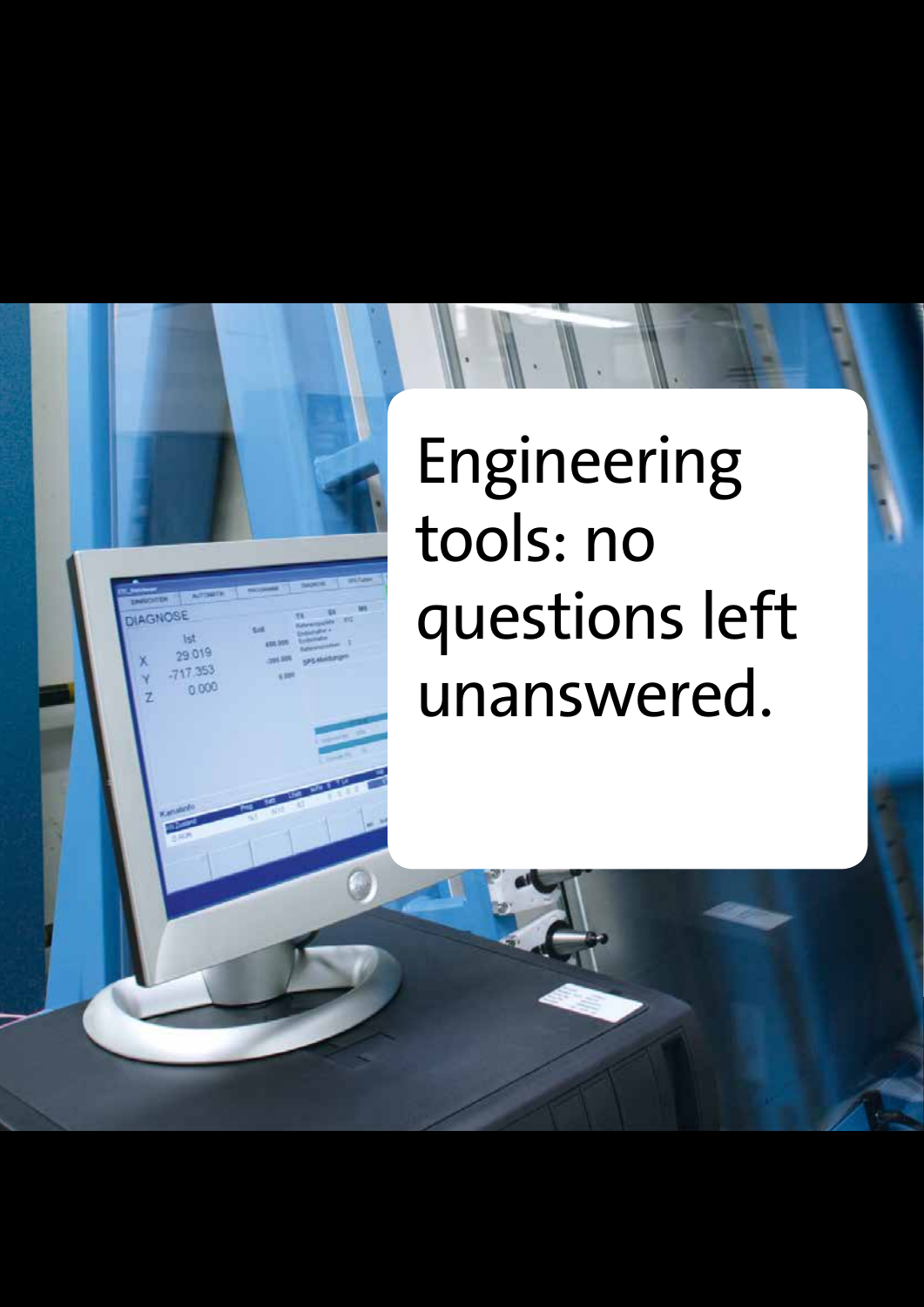Software solutions for easy engineering.During the time between the planning and implementing stage of your machine, you need to make countless decisions that will have a significant impact on the machine's functions and efficiency. Our engineering tools will help you along the way and make your project process more simple.

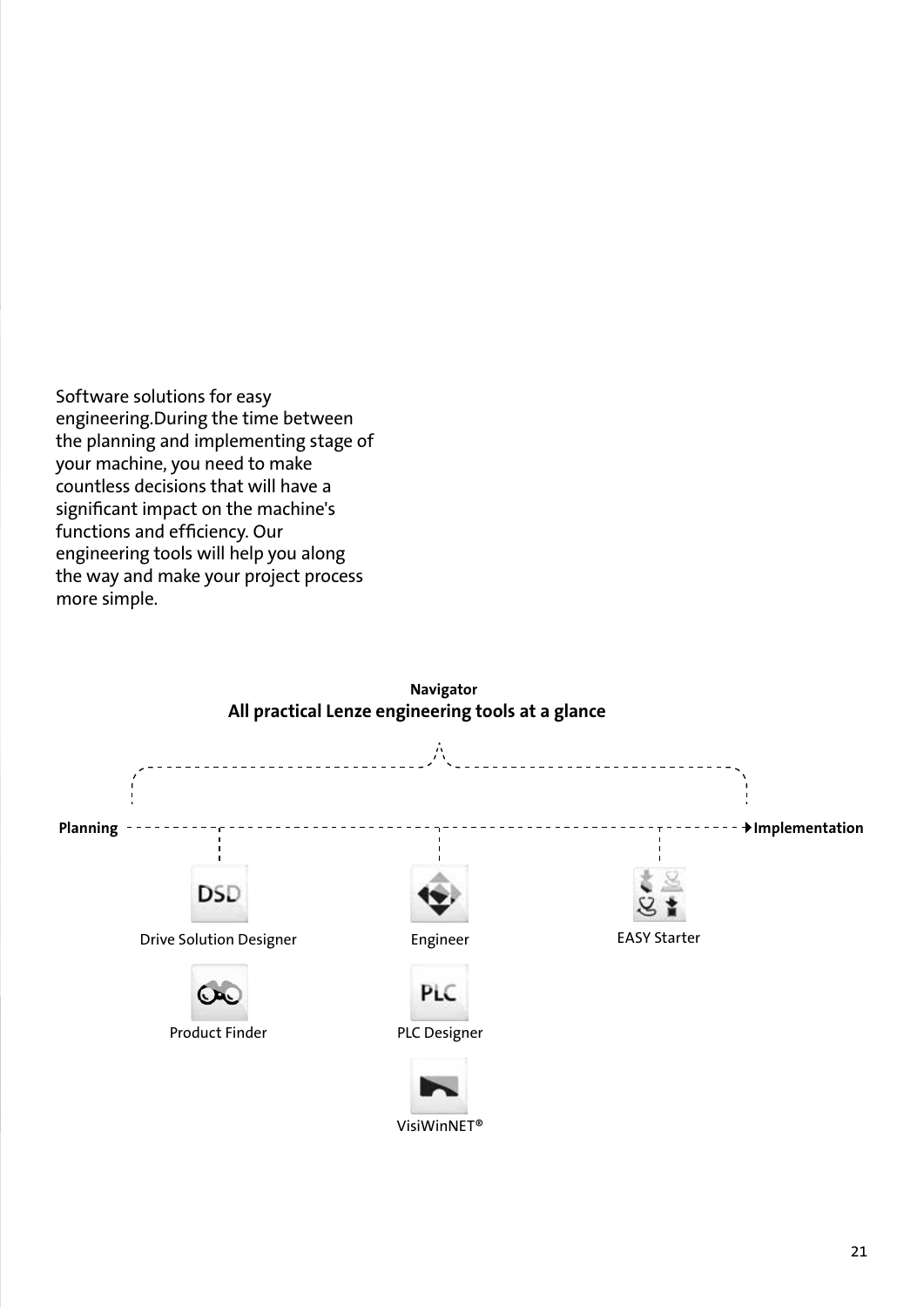### Navigator: ensures easy operator guidance.

Get where you want to be faster with convenient navigation through all of Lenze's engineering tools.

#### **Your advantages**

- **•** All practical Lenze engineering tools at a glance
- Tools can be selected quickly
- Makes the engineering processes faster and simpler

### Drive Solution Designer (DSD): helps you achieve efficient drive dimensioning quickly.

Simplified drive dimensioning for the best possible energy efficiency

#### .**Your advantages**

- In-depth knowledge about drive applications such as drive physics, variants and energy efficiency
- Calculations with individually applicable process data and speed profiles
- Complete drive structure for all of the machine's requirements
- Lenze BlueGreen Solution: documentation of the energy consumption and highlighting of optimisation potential with the Energy Performance Certificate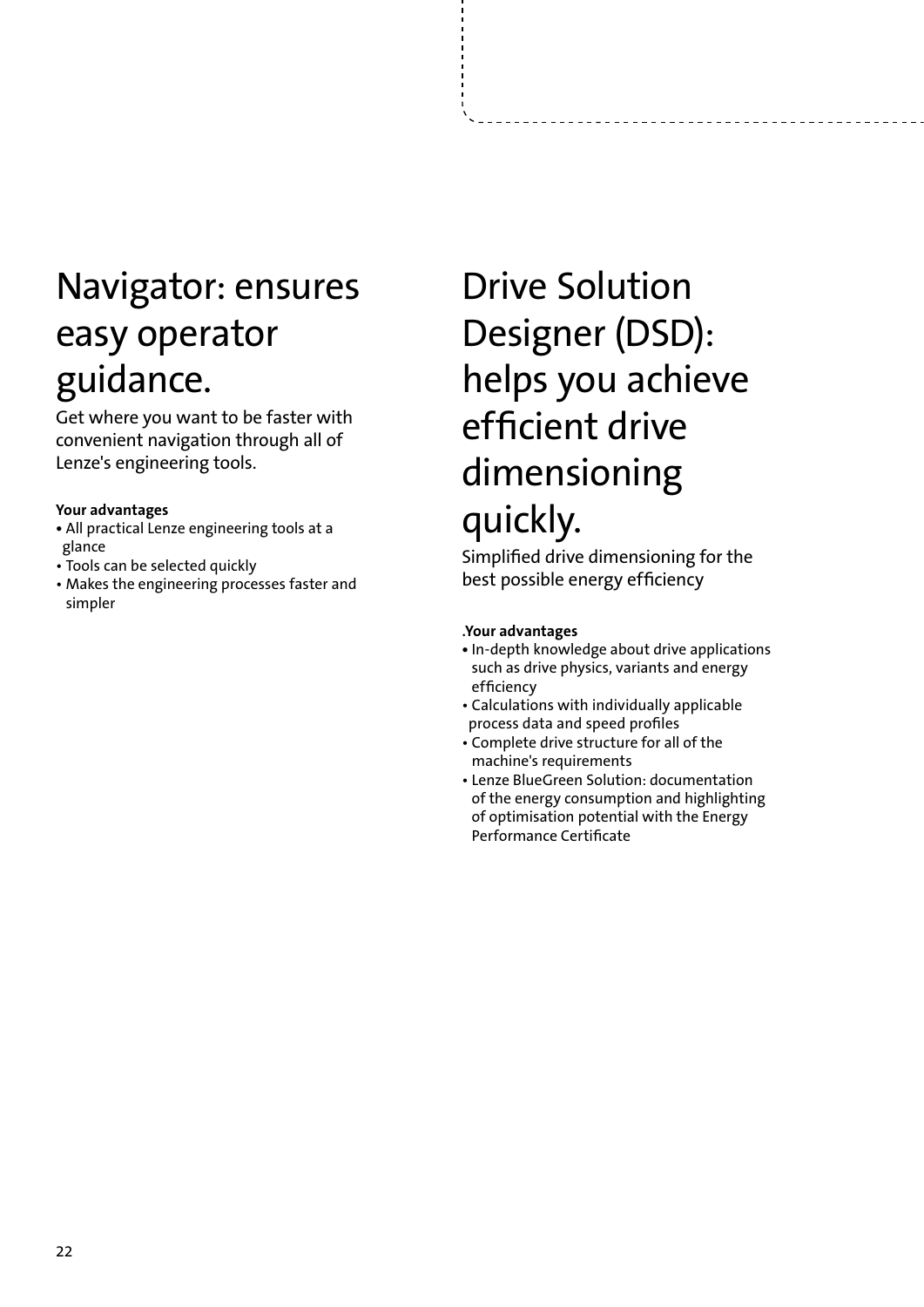### Product Finder: Simply select online and send a request.

Makes searches, configuration and enquiring about Lenze products easy.

#### **Your advantages**

- Makes finding products quick and easy
- Products and accessories can be easily compiled with configuration tools
- CAD data for all common products
- PDF documents can be selected directly

### Engineer: your uniform, complete engineering software.

Multi-device engineering, from project planning all the way up to operation.

#### **Your advantages**

-------------------------------

- For all products in our L-force portfolio
- Practical user interface
- Graphic interfaces make it easy to navigate
- Can be applied in every phase of a project (project planning, commissioning, production)
- Parameter setting and configuration

-------------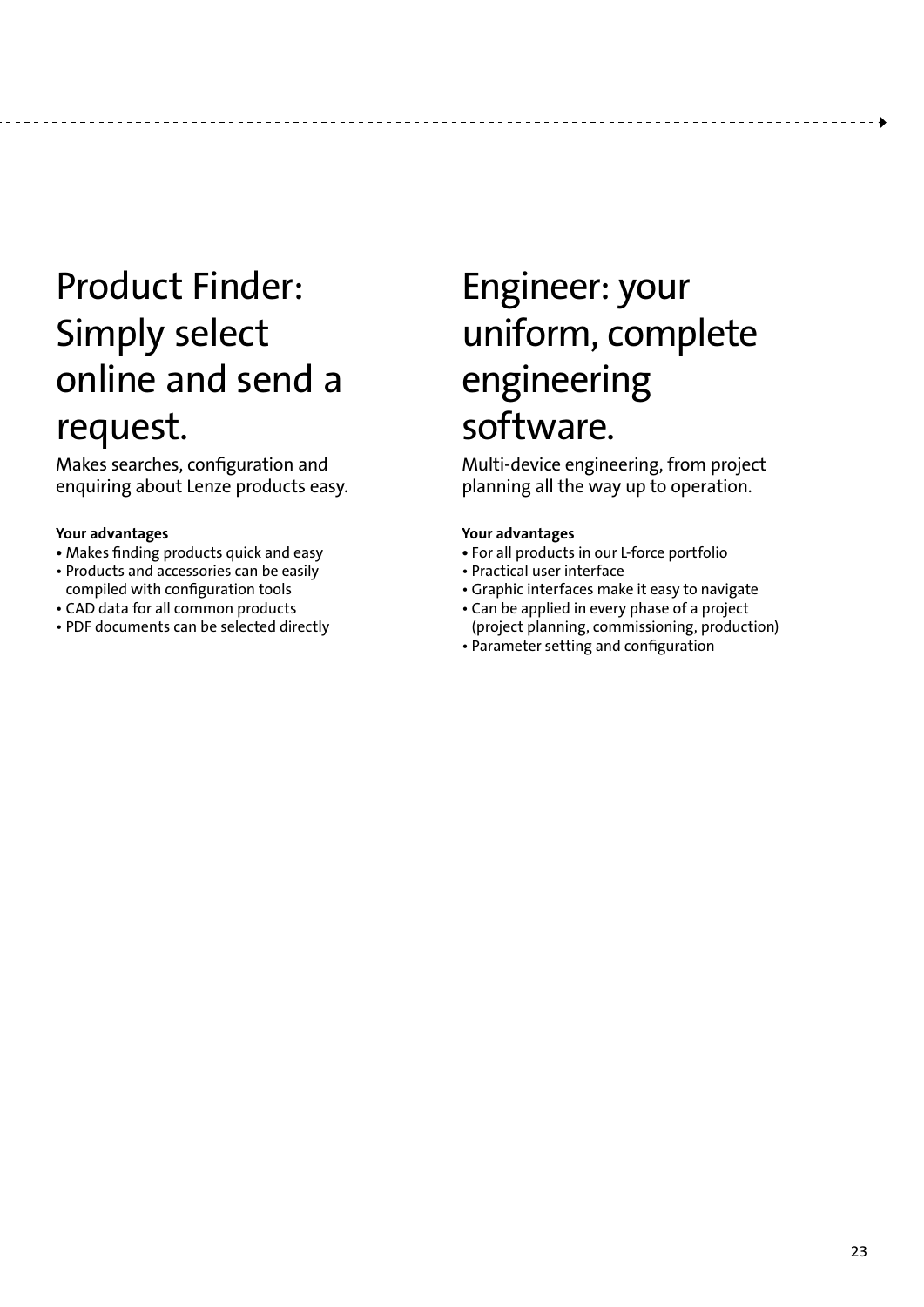### VisiWinNET®: fast and efficient visualisations.

Easy visualisation, from classic tasks all the way up to complex applications.

#### **Your advantages**

- Consistent, integrated visualisation software
- For classic machine-oriented operator and monitoring functions (HMI) and sophisticated SCADA systems client/server technology
- Quick application creation
- Platform-independent, multi-user system
- Visualisation modules with ready-made templates
- Vertical communication
- Cross-platform applications can be created for Windows CE and Windows XP

### PLC Designer: for programming processes.

Easy programming and commissioning of our PLC products.

#### **Your advantages**

- The ability to create your own programs
- The ability to program logic & motion in accordance with IEC 61131-3 (IL, KOP, FUP, CODESYS ST, AS and CFC editor) based on CODESYS V3
- Function blocks certified according to PLCopen Part 1 + 2
- Graphic DIN 66025 editor (G code) with DXF import
- Integrated visualisation for simple presentation of processes
- All information at a glance during commissioning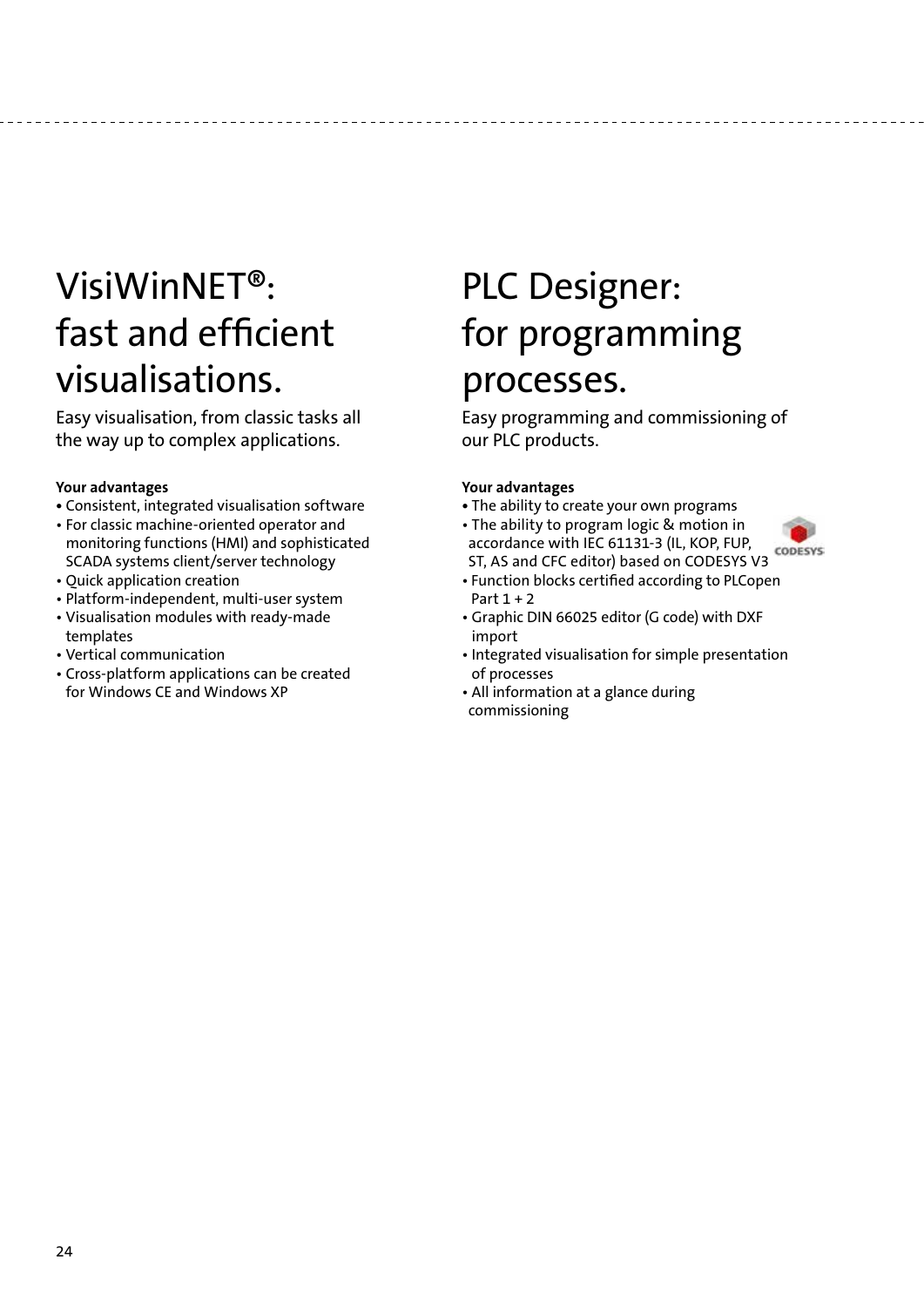### EASY Starter: easy-to-use tool for service technicians.

Fast commissioning – an easy way to ensure productivity.

#### **Your advantages**

- Specifically designed for commissioning and maintaining Lenze devices
- Graphic user interface with very few icons
- Easy to run online diagnostics, set parameters and perform commissioning
- No risk of accidentally changing an application
- Loading off-the-shelf applications onto the device

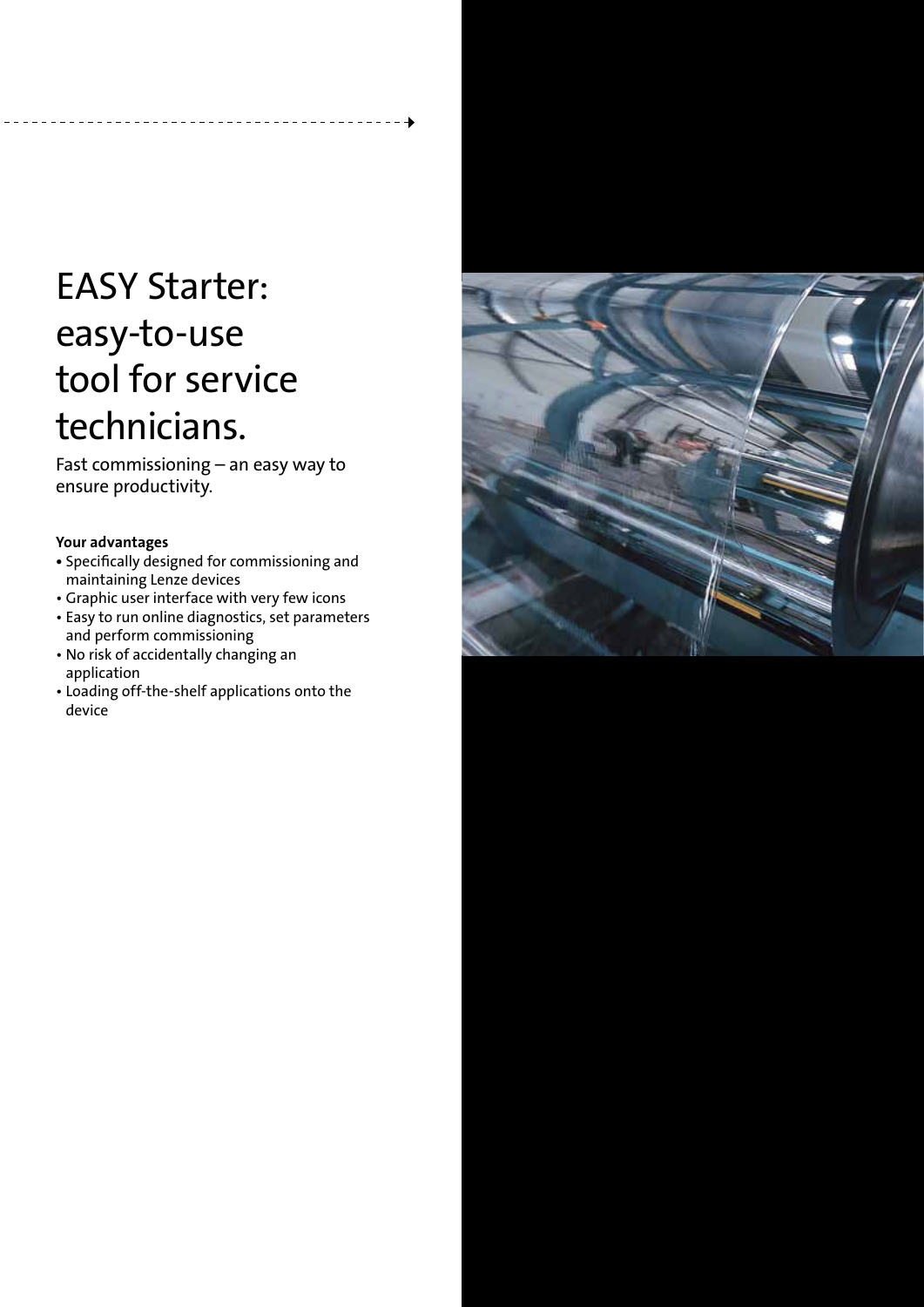We are keen to help get your ideas moving forward! Learn more about our approach, our ways of thinking, our vision and how we can make things easier for you in future. Please feel free to contact us directly or visit us at:

# www. Lenze. com

This document is the intellectual property of Lenze SE, Hamelin (Germany). All details and information included in this brochure are correct based on the information available at the time of publishing and serve only to provide preliminary information. Potential colour deviations from the original product are due to the printing process. Lenze is the sole and exclusive owner of the copyright and the intellectual property rights. Any use of this document, in particular dissemination, reprinting or adapting, it is only permitted following express written approval by Lenze.